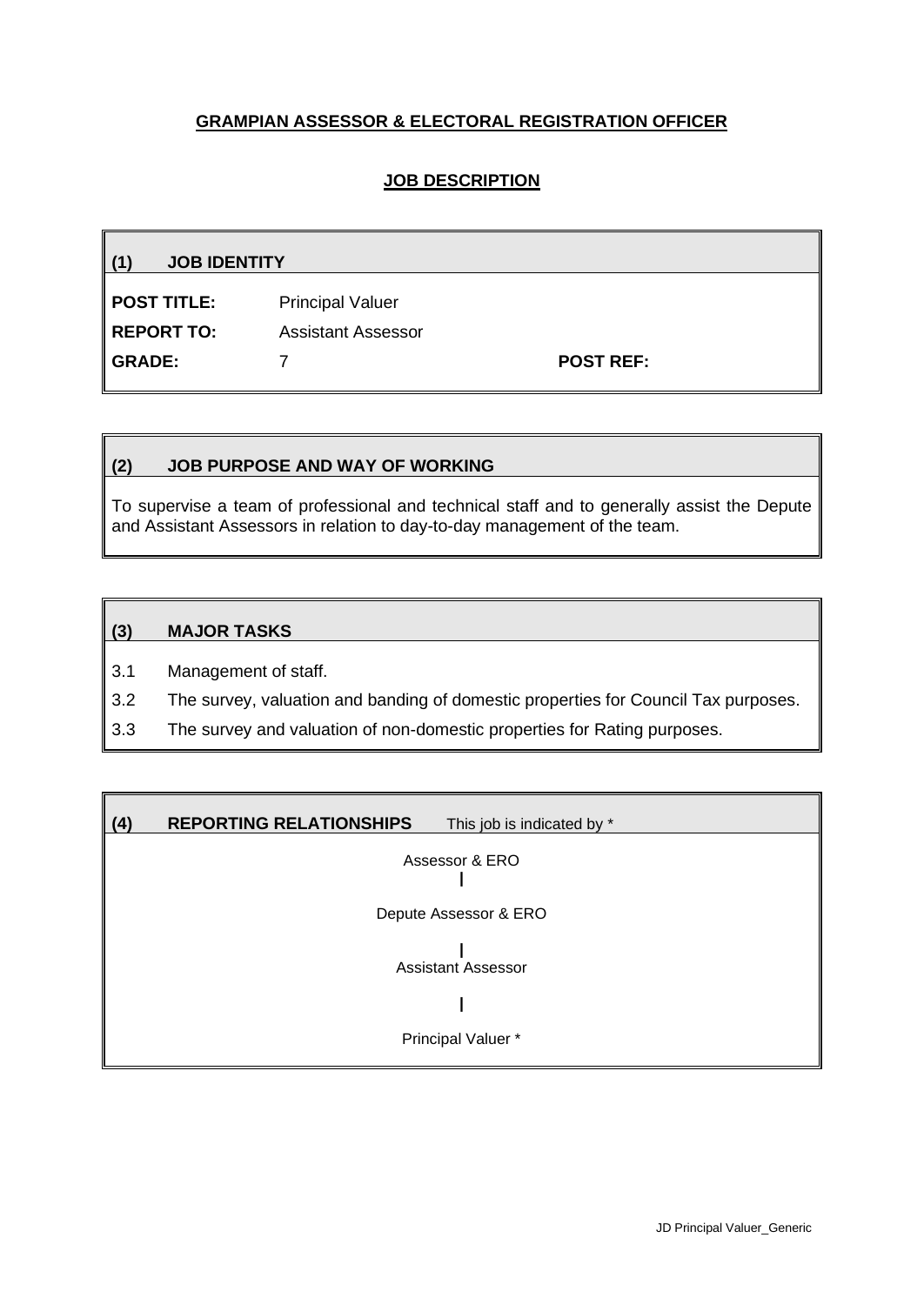## **(5) DUTIES TYPICALLY INCLUDE:**

## **5.1 Management of Staff in the relevant section**

- 5.1.1 Supervise the professional and technical staff so that statutory timetables and performance targets are maintained.
- 5.1.2 Monitor output and allocate resources and tasks as appropriate.
- 5.1.3 Provide training and advise staff to ensure that work is carried out to a professional standard against a background of continual improvement.
- 5.1.4 Provide detailed advice to staff in relation to valuation statute and case law.

#### **5.2 The survey, valuation and banding of domestic properties for Council Tax purposes.**

- 5.2.1 Monitor the survey of new and altered properties.
- 5.2.2 Prepare and authorise banding reports, advise staff on the preparation of banding reports and banding recommendations.
- 5.2.3 Deal with enquiries and correspondence regarding council tax bandings.
- 5.2.4 Discuss valuation bandings with Council Tax payers or their professional agents.
- 5.2.5 Prepare appeal cases for hearing before the Valuation Appeal Committee and present evidence as an expert witness.

### **5.3 The survey and valuation of non-domestic properties for Rating purposes.**

- 5.3.1 Manage the survey and valuation of new and altered properties.
- 5.3.2 Prepare valuations based on approved schemes of valuation. Carry out research and provide valuation advice for more complex subjects. Ensure cost, sales, rental and turnover information is obtained and processed correctly.
- 5.3.3 Authorise updates to the Valuation Roll.
- 5.3.4 Deal with enquiries and correspondence regarding valuation roll entries.
- 5.3.5 Conduct the discussion and negotiation of valuations with non-domestic ratepayers and their professional agents.
- 5.3.6 Prepare appeal cases for hearing before the Valuation Appeal Committee or Lands Tribunal and present evidence as an expert witness.
- 5.3.7 Assist the Assistant Assessor and Depute with survey and valuation of more complex properties and plant and machinery.
- 5.3.8 Assist the Assistant Assessor and Depute in developing and updating data systems and handling technical information.